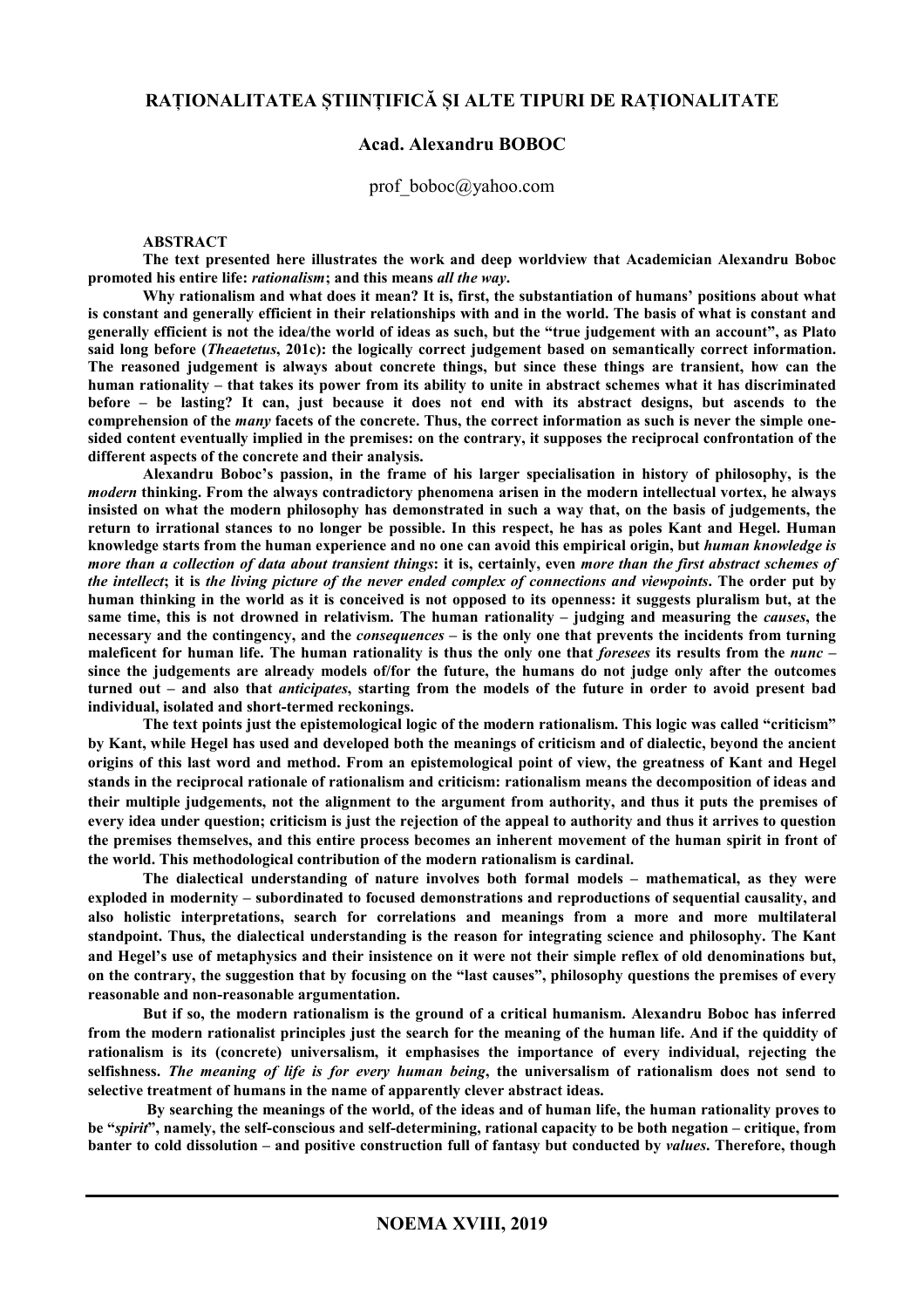**the autonomy of the object – namely, of all kinds of objects, including the means to create objects and the reactive and creative attitudes and processes – from the human subject might induce the idea that there would be regions of existence marked only by the specificity of tackling them, in fact the "types" of rationality never exclude the common features of the** *reason* **and, thus, of the** *good* **and the** *beautifu***l. They are types of experience, but the beacon is rationalism. This avoids reductionism, related to either the enthusiastic optimism concerning science (and technology) or to a pessimistic stance towards them. And rationalism never simplifies the world and the human representations, but allows very different and even falsifiable theories: these theories and their premises are valuable even when they are falsified, but only if the method outlining them is scientific (rationalist) and suggests the value of scientific honesty. For this reason, the model is for Alexandru Boboc that of the nascent modernity, never excluding from rationality the human values: because the reason and its creation – the world 3, in Popper's formula – are never autonomous from the human society.** 

*Truth***, together with** *reason***,** *method* **and** *value***, are** *paradigm-concep***ts of philosophy, reminded us Alexandru Boboc. The theoretical model of Alexandru Boboc, taken over from Kant and Hegel, is opposed to the "spiritualist" pseudo-philosophy erected on premises never put under question, and** *as if* **philosophy and science would not have any other answer since the world flows outside them. No: both the Kant and Hegel's rationalism and the theoretical model of Alexandru Boboc involve the** *responsibility* **of philosophy, since first and foremost philosophy is the** *conscience* **of science/***reasonable knowledge***, substantiating its process of awareness.** 

**This function and peculiarity of philosophy – i.e. of rationalism – was the reason why Alexandru Boboc has done and is doing his enquiries in the** *history of philosophy***. This means the** *description of the history of arguments* **related to the understanding of the world. He quotes very often from the past philosophers, emphasising the** *core of their thinking***: from a didactic standpoint, so that the readers do not retain words about them, but just that core; from a methodological standpoint, so that the readers do not repeat the historical form of the past thinkers, but go forward.** *Philosophy and science means to going forward***. This is their responsibility. We are not allowed to abstain from rationalism and to do as if we would say something new. Indeed, we must say something new with the help of rationalism! Only in this manner may the present European** *spirit* **develop. And certainly: not only European. This** *spirit* **is, obviously, different from its traditions but, Alexandru Boboc accentuates, we have to treat them with the means of rationalism, and thus never forget their modern source, since only in this way we can understand that, in front of so many confusions tending to annul these means, what is important and unique is the human – rational – quest for the meanings of human life.** 

**Rationalism all the way doesn't mean "scientism", a viewpoint never shared by scientists and only caricatured by those thinkers who were either opposed to science or did not understand it and the relations between science and philosophy. Alexandru Boboc has long before insisted on the difference between the scientific spirit and "scientism", advancing at the same time the rationalist principles consisting of and leading to coherence, criteria and disclosing of contradictions. Only in this way, not fearing contradictions, both the universalistic view about our appurtenance to the same and unique species and the value we give to the unique and unrepeatable individual existence are possible.**

*Noema* **celebrates Academician Alexandru Boboc before the 20th of February 2020 when he will be 90 years old. He is an example of generosity: he works and publishes even nowadays, in order to better disclose the history of philosophical ideas; he translates from the modern German and Italian thinkers even nowadays; he emits professional and educational messages during conferences and his relations with researchers. His personality lights here the necessity of rationalism, of self-reflexivity in science and all human activities, and the necessity of self-scrutiny for all the researchers and human beings.** 

**Happy Birthday, Professor!** 

**(Ana Bazac)** 

#### **KEYWORDS: rationalism, modernity, Kant, Hegel, universalism, Alexandru Boboc.**

**1.** Ceea ce anunțăm prin acest titlu nu vrea să fie decât o cuprindere, într-un arc peste timp, a gândirii moderne, în concepte-paradigmă (rațiune, metodă, adevăr, valoare) care centrează creația științifică și teoretico-filosofică, având semnificația de fenomen cultural hotărâtor în afirmarea modernității în cultura europeană. Pentru aceasta, considerăm ca punct de pornire faptul că *filosofia* însăși, așa cum scria Hegel, "este sistem în dezvoltare și tot astfel este și istoria filosofiei"; "conținutul acestei istorii îl formează produsele științifice ale raționalității, iar acestea nu sunt ceva pieritor. Ceea ce a fost elaborat în acest domeniu este *adevărul*, și acesta este etern, deci nu există într-un timp, iar în altul nu mai există. Trupurile spiritelor care au fost *eroii acestei istorii* (subl. n.),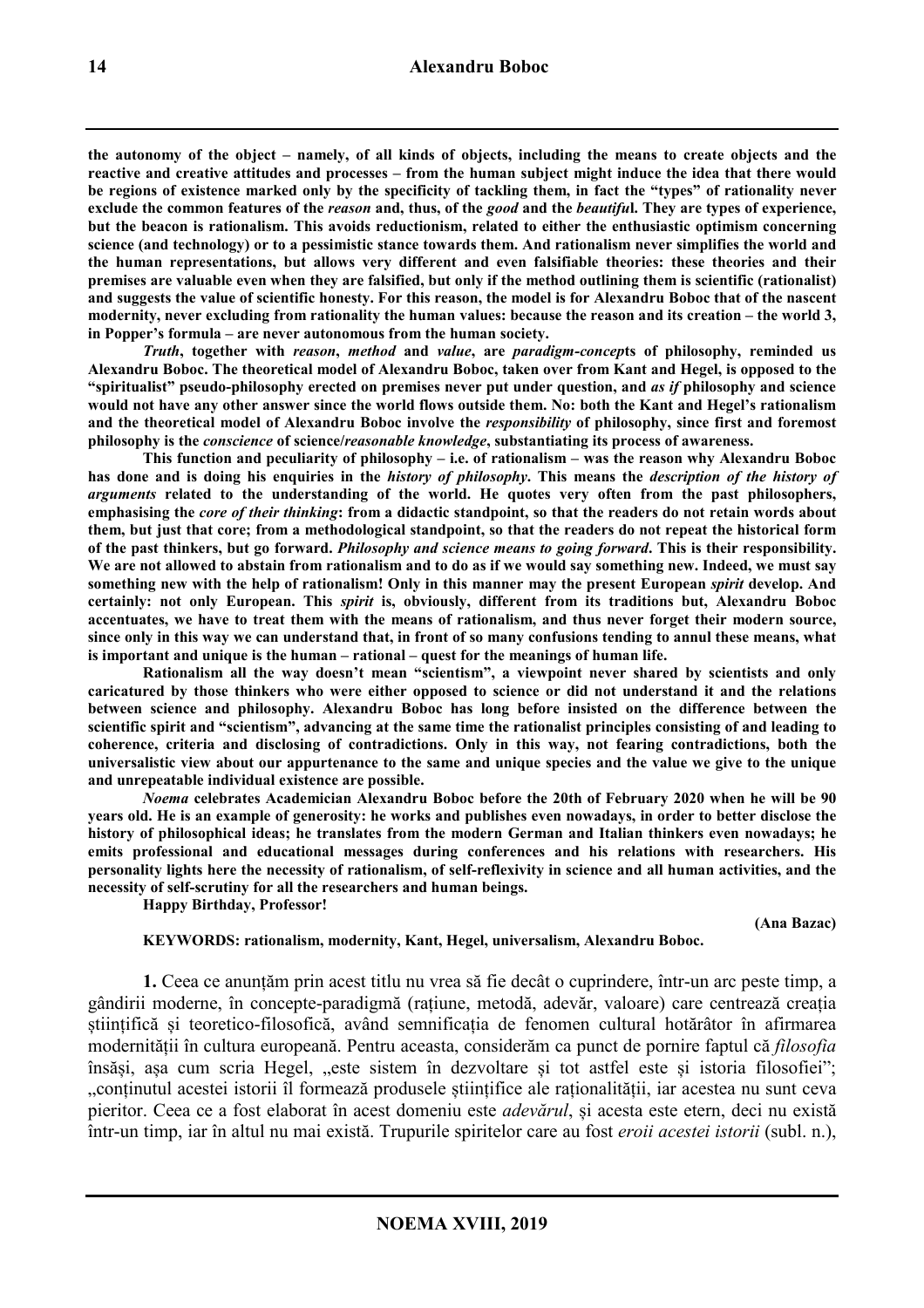viața lor temporală... au pierit, desigur, dar operele lor (gândul, principiul) nu le-au urmat, deoarece conținutul rațional al operelor lor ei nu l-au scris din închipuire, din vis ori din părere"<sup>1</sup>.

Pe acest fond, putem conchide că, sub impactul afirmării unei științe experimentale a naturii îndeosebi, gândirea modernă (în marile ei sisteme, și nu numai) s-a ridicat mai întâi la abstract, prin puterea a ceea ce s-a numit "intelectul, gândirea discursivă" (Hegel), urmând însă calea *raționalității*<sup>2</sup>, la nivelul căreia realizează o adevărată mutație în "concretul" plin de determinări. Căci filosofia, "se află în domeniul gândului, ea are deci de a face cu generalul; continutul ei este abstract, dar numai în ce privește *forma* – numai potrivit elementului ei; dar în sine *Ideea* este în chip esențial concretă, este unitate a unor determinații diferite. Aici rezidă diferența dintre *cunoașterea rațională* și simpla *cunoaștere prin intelect*... Rațiunea umană sănătoasă se îndreaptă *spre concret*. Numai reflecția intelectului este teorie abstractă"<sup>3</sup> .

Punctul de vedere al acestei din urmă orientări de gândire s-a numit "rationalism", pentru care *ratio* înseamnă gândire abstractă (gândirea discursivă), folosind (după contexte) când termenul *intelect*, când termenul *ratiune*, considerând însă prin acestea "raționalitatea" (*Vernünftigkeit*, *rationalité*) în ordinea gândirii și în ordinea lucrurilor.

În sistemele din secolele 17 și 18, *raționalismul* (Descartes, Spinoza, Leibniz, Wolff ș.a.) se opune *empirismului* (Locke, Hume, Condillac ș.a.), ambele orientări fiind depășite într-un mod de gândire numit "criticism" prin unitatea dintre *empiric* (provenit din experiență) și *a priori*  $($ independent de experiență $)$ : "Nu încape nicio îndoială – scria Kant – că orice cunoaștere a noastră începe cu experiența... Dar dacă orice cunoaștere începe cu experiența, aceasta nu înseamnă totuși că ea provine întreagă din experiență"<sup>4</sup>.

**2.** Dar până la această deschidere, gândirea modernă străbate un drum destul de lung, propunându-se prin dimensiunea *raționalității*, un generic pentru facultățile de cunoaștere: *intelect, rațiune, spirit,* acestea având funcția de a întemeia, de a da *rațiunea de a fi* a ceea ce avem în ordinea cunoașterii, acțiunii și creației.

Definirea mai exactă a raportului dintre *senzorial* și *logic*/ rațional în cunoaștere o aflăm încă la marii raționaliști (Descartes, Spinoza, Leibniz), cu toate că în denumirea facultății de cunoaștere ei folosesc fie *intelect*, fie *rațiune*.

Aceasta până la Kant, care introduce deosebirea de esentă (de "natură") dintre *sensibilitate*, *intelect* (*Verstand*) și *rațiune* (*Vernunft*): "Natura noastră este astfel făcută că *intuiția* (*Anschauung*) nu poate fi niciodată altfel decât sensibilă, adică nu conține decât modul în care suntem afectați de obiecte. Din contră, capacitatea de *a gândi* obiectul intuiției sensibile este *intelectul* (*Verstand*). Nici una dintre aceste două proprietăți nu este de preferat celeilalte. Fără *sensibilitate* (*Sinnlichkeit*) nu ne-ar fi dat nici un obiect și fără *intelect* n-ar fi nici unul gândit. Ideile (*Gedanken*) fără conținut

l

<sup>&</sup>lt;sup>1</sup> G. W. F. Hegel, *Prelegeri de istorie a filosofiei*, vol. I, București, Editura Academiei RPR, 1963, pp. 37, 45.

<sup>&</sup>lt;sup>2</sup> Ratio (lat.) are un sens mai larg, ceea ce permite discutarea structurii facultății cognitive nu numai diferențiat, ci și într-o cuprindere generică: *rațiune* (*Vernunft*); *intelect (Verstand); temei (Grund); ratio essendi (rațiunea de a fi); ratio cognoscende (fundamentul cunoașterii).* 

*Rationel* (lat.) ca atare, înseamnă: "conform rațiunii", din rațiune *prin* rațiune (cf. *Philosophisches Wörterbuch*, begründet von H. Schmidt, neu hrsg. von G. Schischkoff, 22. Aufl., Stuttgart, Kröner Verlag, 1991, p. 598). 3 G. W. F. Hegel, *Op. cit.,* p. 33.

<sup>4</sup> Imm. Kant, *Critica rațiunii pure*, București, Editura Științifică, 1969, p. 41. Așa cum s-a precizat, Kant se încadrează "în acea dezvoltare istorică amplă, care în gândirea lui Descartes se întreba cu privire la *fundamenta cognitionis*, iar în forma dată de Leibniz cu privire la *fondements des notions.* Dar ceea ce desemnează marele progres realizat de Kant față de marii săi predecesori este introducerea sistematică a teoriei cunoașterii" (B. Bauch, *Immanuel Kant*, 2. Aufl., Berlin/Leipzig, W. de Gruyter & Co., 1921, p. 119).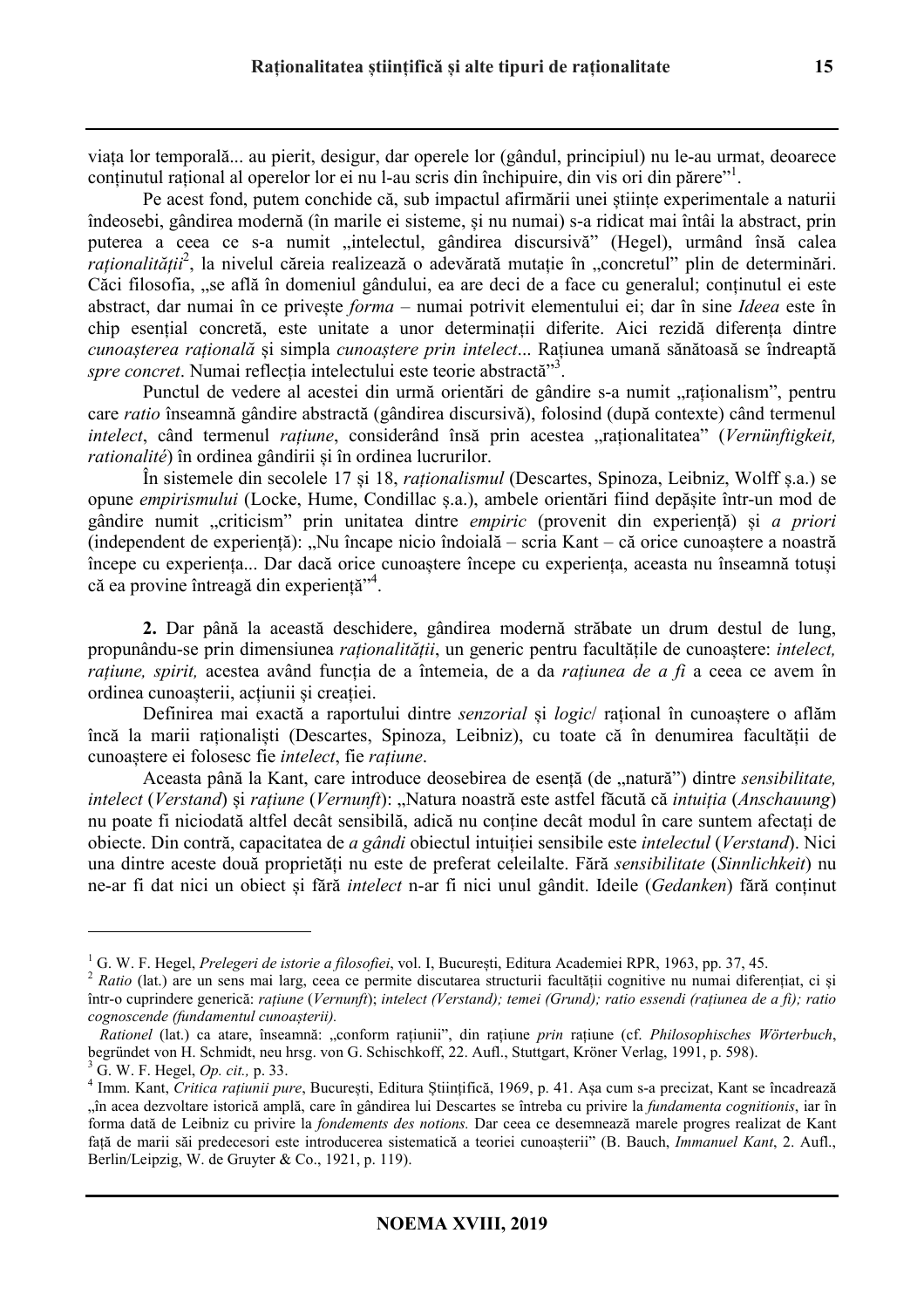(*Inhalt*) sunt goale, intuițiile fără concepte sunt oarbe (*Gedanken ohne Inhalt sind leer, Anschauungen ohne Begriffe sind blind*)"<sup>5</sup> .

Este vorba, în primul rând, de mutarea de la *experiență* la *condițiile experienței*, dar nu numai ale experienței în genere, ci, în principal, ale experienței științifice. Kant "a făcut din știința newtoniană centrul studiilor sale teoretico-gnoseologice", și, în acest sens "conținutul principal al doctrinei kantiene nu-l constituie eul, nici raportul acestuia cu obiectele exterioare", ci "legile și structura logică a experienței"<sup>6</sup>.

Kant a văzut limpede posibilitățile filosofice ale fizicii lui Newton, care demonstra "că o explicație necesară și universală a naturii, până atunci înfăptuită numai prin pură deducție matematică, este posibilă în cadrul experienței fără a renunța la matematică"<sup>7</sup> .

Căci ..rolul matematicii în știința naturii devine inteligibil abia atunci când am înțeles principiile elementare (*Anfangsgründe*) ale științei naturii, care nu pot fi matematice, ci *trebuie să fie metafizice*" 8 .

Cum preciza Hegel, s-a ajuns acum la o teză hotărâtoare, anume "că determinații ca acelea de *universalitate* și *necesitate* nu se află în percepție, așa cum arăta Hume; așadar, ele au un alt izvor decât perceperea, și acest izvor este *subiectul* sau *conștiința de sine*" 9 .

Cu Descartes, continuă Hegel, "intrăm într-adevăr în câmpul unei filosofii independente, filosofie care știe că ea provine în chip de sine stătător din rațiune și că conștiința de sine este moment esențial al adevărului"<sup>10</sup>.

**3.** Odiseea intelectului și a rațiunii (*intellectus, ratio*) nu se încheie așa de ușor, căci "sarcina filosofiei se determină în sensul că filosofia trebuie să facă din unitatea gândirii cu ființa – unitate care este ideea fundamentală a filosofiei – obiect al său și să o înțeleagă, adică să sesizeze esența cea mai profundă, a necesității, conceptul<sup>11</sup>.

Kant aduce o nouă ordine a facultăților de cunoaștere, marcând hotărât deosebirea de esență (de natură funcțională) dintre ele. În acest sens, textul kantian este clar: "natura noastră este astfel făcută că *intuiția* nu poate fi niciodată altfel decât sensibilă, adică nu conține decât modul în care suntem afectați de obiecte. Din contră, capacitatea de *a gândi* obiectul intuiției sensibile este intelectul (Verstand)"<sup>12</sup>.

*Intelectul* însuși își are astfel limitele sale: "Tot ceea ce intelectul scoate din el însuși, fără al împrumuta de la experiență, nu-i poate servi totuși în alt scop decât la folosirea experienței"; căci

l

<sup>&</sup>lt;sup>5</sup> Imm. Kant, *Critica rațiunii pure*, pp. 91-92. În același spirit "critic" (în fond: delimitativ!) este înțeles și raportul dintre *intelect* (*Verstand*) și *rațiune* (*Vernunft*); "... *rațiunea pură* nu se raportează niciodată de-a dreptul la obiecte, ci la conceptele *intelectului* despre ele" (*Ibidem*, p. 305).

Mai exact: ..... orice cunoaștere omenească începe cu intuiții, se ridică de aici la concepte și sfârșește cu Idei. Deși cu privire la toate cele trei elemente ea are în adevăr izvoare de cunoaștere *a priori*, care la prima vedere par să desconsidere limitele oricărei experiențe, totuși o critică completă convinge că orice *rațiune*, în folosirea ei speculativă, nu poate trece niciodată cu aceste elemente dincolo de câmpul experienței posibile..." (*Ibidem*, p. 539).

<sup>6</sup> E. Cassirer, *Das Erkenntnisproblem in der Philosophie und Wissenschaft der neueren Zeit*, Bd. II (3. Aufl.), Berlin, Bruno Cassirer, 1922, pp. 600, 602.

<sup>7</sup> M. Florian, *Immanuel Kant,* în: *Istoria filosofiei moderne*, Vol. II, București, Societatea Română de Filosofie, 1938, p. 13.

<sup>8</sup> Carl Fr. von Weizsäcker, *Die Einheit der Natur Studien*, 2. Aufl., München, Hanser Verlag, 1971, p. 413.

<sup>9</sup> G. W. F. Hegel, *Prelegeri de istorie a filosofiei*, vol. II, București, Editura Academiei RPR, 1964, p. 587.

<sup>&</sup>lt;sup>10</sup> *Ibidem*, p. 403. «Gândirea (*mens*) mea, spune Descartes îmi este mai certă decât corpul», dar "trecerea acestei certitudini la adevăr nu se face, spune Hegel, în chip naiv" (*Ibidem*, p. 416).

<sup>11</sup> G. W. F. Hegel, *Op. cit.,* p. 571.

<sup>12</sup> Imm. Kant, *Critica rațiunii pure*, pp. 91-92.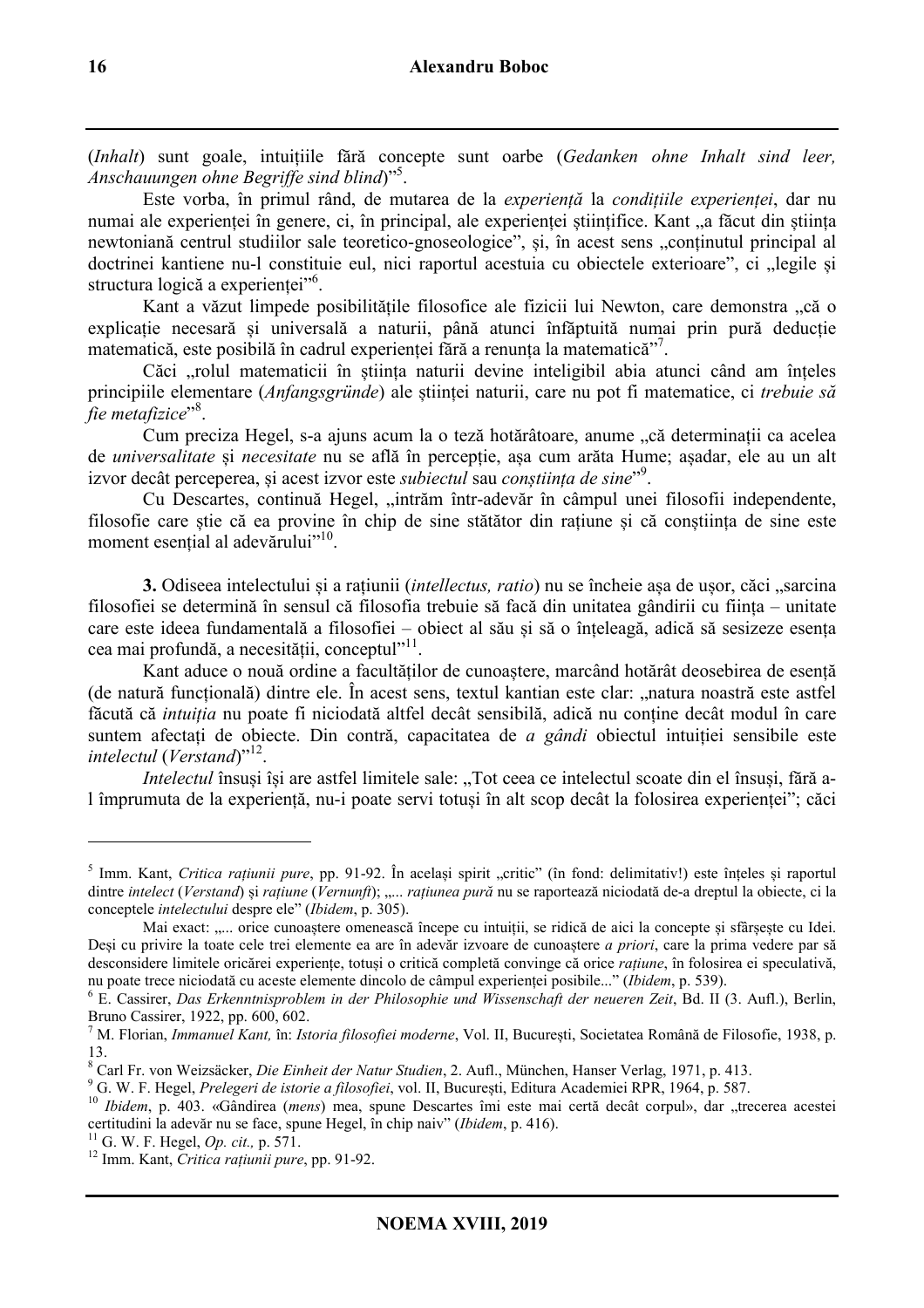intelectul "nu poate face a priori niciodată mai mult decât să anticipeze forma unei experiențe posibile în genere"<sup>13</sup>.

Nici *Rațiunea*, care în cunoaștere nu este "constitutivă", ci numai "regulativă", "nu ne învață să cunoaștem prin toate principiile ei *a priori* nimic altceva decât obiecte ale experienței posibile și despre acestea nimic mai mult decât poate fi cunoscut prin experiență. Dar această îngrădire nu împiedică rațiunea să ne călăuzească până la *limita* obiectivă a experienței și anume până la relația ei cu ceva ce nu este el însuși obiect al experienței"<sup>14</sup>.

**4.** Hegel prezintă însă în mod exemplar întreaga odisee a gândirii prin *intelect, rațiune* și *spirit*, considerând unitatea dintre Adevăr, Absolut și Spirit ca fiind relevantă pentru o filosofie a totalității.

Avem de a face cu o dublă funcție a rațiunii: "în esența sa veritabilă, *rațiunea* este *spirit*, care, superior amândurora, e rațiune inteligentă sau *intelect rațional*. Spiritul este negativul, este ceea ce constituie atât calitatea rațiunii dialectice, cât și pe cea a intelectului. El neagă ceea ce e simplu, afirmând prin aceasta diferența determinată a intelectului, dar totodată, o și rezolvă, fiind astfel dialectic. El nu se menține însă în neantul acestui rezultat, ci e, în cuprinsul acestuia, în același timp pozitiv, realizându-se ca universal în sine concret"<sup>15</sup>.

Există astfel deplină îndreptățire pentru a vorbi, în acest context de «*une raison élargie».*  Hegel "inaugurează tentativa de a explora iraționalul și a-l integra unei *rațiuni lărgite*, care rămâne sarcina secolului nostru"; el este "inventatorul acestei Rațiuni mai comprehensive decât Intelectul care, capabilă de a respecta varietatea și singularitatea psihismelor, civilizațiilor, metodelor de gândire și contingența istoriei, nu renunță totuși la a le domina pentru a le conduce la propriul lor  $\alpha$ devăr"<sup>16</sup>.

Se anunță astfel o posteritate semnificativă a marilor creații teoretice din filosofia modernă. Și aceasta sub semnul "Rațiunii", care, dincolo de formele diferite al cuprinderii în sisteme de gândire, rămâne un concept-paradigmă în reconstrucțiile filosofice ale secolelor următoare.

Are loc treptat, încă de la romantici și Schopenhauer, fenomenul numit "pluralizarea rațiunii". Nu este vorba însă de o multiplicare structurală: *ratio* rămâne ca *raționalitate* în diversele forme ale înțelegerii termenului "rațiune". "Pluralizarea" este funcțională, în funcție de contextul istoriei culturii și, bineînțeles, de concepția pe care o propun diferiți filosofi.

Exemplul îl dăduse Kant, cu deosebirea între "rațiunea pură teoretică" și "rațiunea pură practică", precizând că, în cel din urmă caz, e vorba de o nouă "întrebuințare" (*Gebrauch*) a rațiunii (*Vernunft*), anunțând totodată "primatul rațiunii practice" (de fapt al acțiunii: răspunsul la întrebarea: «*was soll ich tun?*», "ce trebuie să fac?"); Cunoașterea filosofică din rațiune pură în înlănțuire sistematică ... se numește metafizică și se divide în "metafizica *folosirii speculative* a rațiunii și metafizica *folosirii practice* a rațiunii pure, și este astfel sau *metafizică a naturii*, sau *metafizică a moravurilor*. Cea dintâi contine toate principiile pure ale rațiunii din simple concepte...

 $\overline{a}$ 

<sup>13</sup> *Ibidem*, pp. 244, 249.

<sup>&</sup>lt;sup>14</sup> Imm. Kant, *Prolegomene la orice metafizică viitoare care se va putea înfățișa ca știință*, București, Editura Științifică și Enciclopedică, 1987, p. 166. De fapt, Kant considera că "numai *legătura* unui divers în genere nu poate veni niciodată prin simțuri, și deci nu poate fi nici cuprinsă totodată în forma pură a intuiției sensibile, căci ea este un act al spontaneității facultății de reprezentare... un act al intelectului, căruia i-am dat denumirea generală de *sinteză*, pentru a face prin aceasta să se observe că noi nu putem reprezenta ceva decât în obiect, fără a fi legat noi înșine acest ceva mai înainte" (*Critica rațiunii pure*, pp. 125-126).

<sup>15</sup> G. W. F. Hegel, *Știința Logicii*, București, Editura Academiei RSR, 1966, p. 10.

<sup>16</sup> M. Merleau-Ponty, *Sens et Non-Sens*, Paris, Nagel, (3 ème éd.) 1961, p. 109.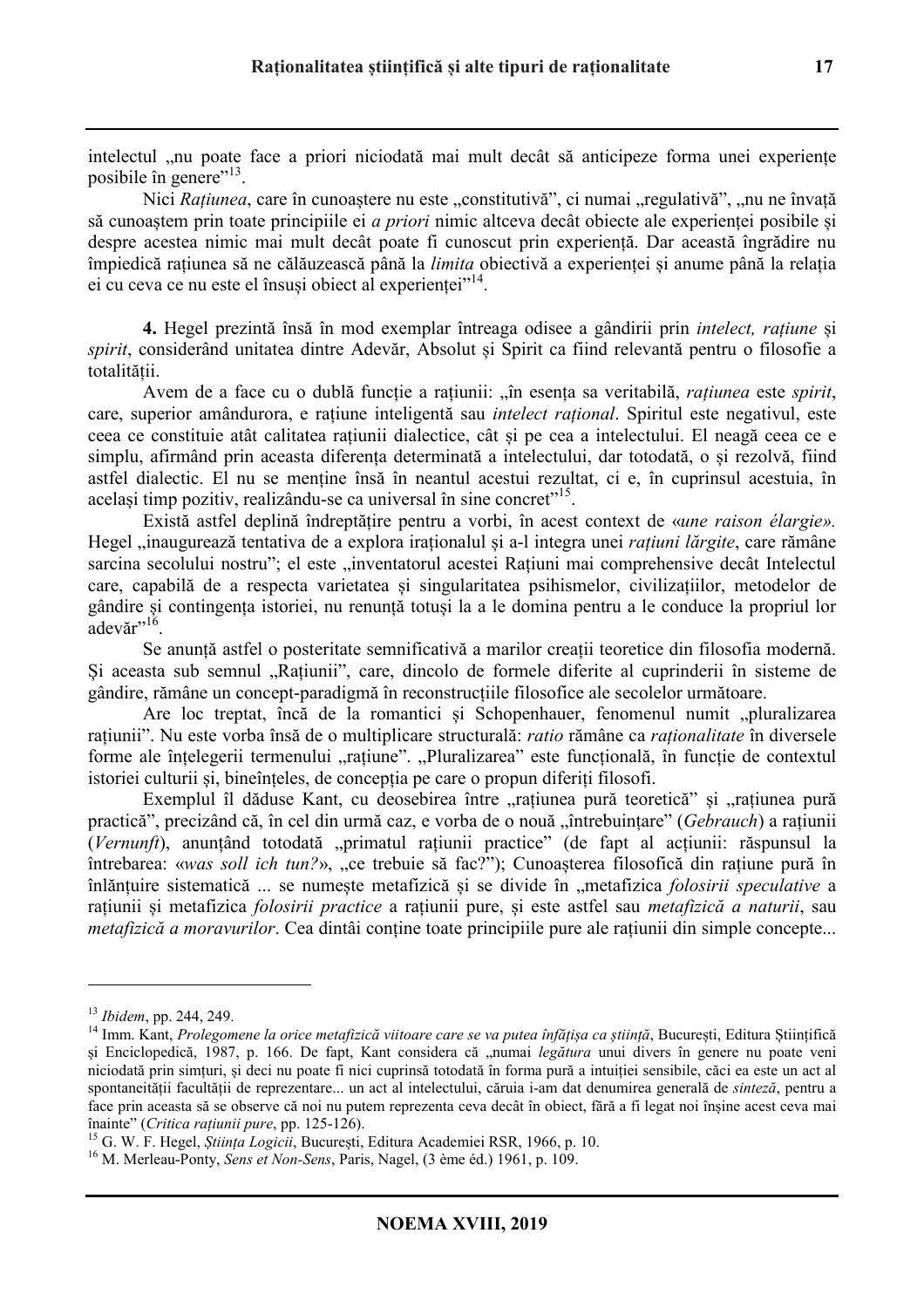privind cunoașterea teoretică a lucrurilor, cea de a doua, principiile care determină a priori și fac necesar *ceea ce facem* sau ceea ce neglijăm să facem<sup>"17</sup>.

**5.** Kant declanșa astfel prima critică (de fond) a modernității și deschidea calea unei abordări a *raționalității ca raționalitate*, consacrând: (a) ceea ce adusese gândirea modernă (prin empirism – Hume, dar și prin raționalism – Descartes, Leibniz) ca *formă pozitivă* a raționalității (de fapt, raționalitatea științifică) și (b) ceea ce propunea criticismul însuși ca alte "tipuri" de raționalitate: a *teoretico-valabilului*; a *acțiunii* și a *creației*" 18 .

Numai aparent scăpate de sub "cârmuirea" (formularea lui Kant) *rațiunii*, sfera practicului ("filosofia practică") și a sentimentului se propune însă valoric-valabil, cu deschiderea spre reconstrucția teoretico-metodologică în etică, estetică, filosofia culturii.

Kant anunța chiar mai multe *tipuri* de raționalitate: "rațiunea tehnică"; "rațiunea istorică"; într-o sistematică filosofică ce rămâne una dintre cele mai reușite configurări valorice ale *modernității* culturii europene, sesizată îndeosebi după ce Max Weber a introdus o dezbatere specifică despre *raționalitate* și *raționalizare*: "Problemele universal-istorice au stat în mod inevitabil numai în preocupările omului lumii culturii europene moderne; ce înlănțuire de împrejurări a făcut ca tocmai pe terenul Occidentului și numai aici să-și facă loc *fenomene culturale* (subl. n.) care, oricât de puțin ne-ar plăcea să ne-o închipuim, sunt dispuse într-o direcție de dezvoltare, de semnificație și de valabilitate universală?"<sup>19</sup>

Astăzi însă, mai mult ca oricând, se pune problema "considerării tradiției" într-o nouă încercare de readucere a unor "permanențe" din ceea ce s-a numit "moștenirea spirituală a Europei" în orientarea spre viitor, și contrar viziunii europocentriste, spre "celălalt", spre pluralitatea lumilor"<sup>20</sup>.

Este interesantă (în acest context) precizarea: "A viețui împreună cu celălalt, cu altul al celuilalt, iată ceea ce valorează ca măsură, în mare și în mic, a menirii omului. Așa cum învățăm să trăim împreună cu celălalt, tot așa trebuie să fie și pentru formele de asociere umană, pentru popoare și state. Aici pare să se afirme o preferință a Europei, anume: să se poată, și chiar să trebuiască, să se învețe a trăi împreună cu alții, chiar dacă acești «alții» sunt altfel $121$ .

Deosebit de semnificativ este ceea ce spune unul dintre participanții de seamă la această întâlnire sub semnul pluralității (Xavier Tilliette): "Fiecare dintre noi este conștient de faptul că pentru a construi Europa, nu este de ajuns o voință politică. Nu se pot șterge cu buretele atâtea secole de istorie... Fără un *spirit european, care abia se face simțit* (subl. n.), este de neconceput o viață comună<sup>"22</sup>.

l

<sup>17</sup> Imm. Kant, *Critica rațiunii pure*, pp. 623, 624.

<sup>18</sup> Mai pe larg în: Alexandru Boboc, *Cunoaștere și comprehensiune*, București, Paideia, 2001, p. 15 și urm.

<sup>19</sup> M. Weber, *Gesammelte Aufsätze zur Religionsphilosophie*, Bd. I, Tübingen, J.C.B. Mohr, 1920, p. 1. În toate formele, în religie, știință, tehnică, economie, artă, drept, politică, "în toată viața noastră modernă" este prezent "un «raționalism» diversificat în modul specific de a fi al culturii occidentale" (*Ibidem*, p. 11).

<sup>20</sup> M. Buhr (hrsg.), *Das geistige Erbe Europas*, Napoli, Vivarium, 1994, p. 17. Volumul întrunește colaborări din spații culturale diferite, în care "revine cu insistență ideea pluralității și a diversității într-o unitate («Europa») în care au relief configurații culturale specifice. Ceea ce se vrea și se caută este o nouă formă de unitate, numită *Europa multiplă"*  (Alexandru Boboc, *Cultură și conștiință istorică*, Cluj-Napoca, Editura Tribuna, 2018, p. 23).

<sup>21</sup> *Das geistige Erbe Europas*, p. 65.

<sup>22</sup> *Ibidem.*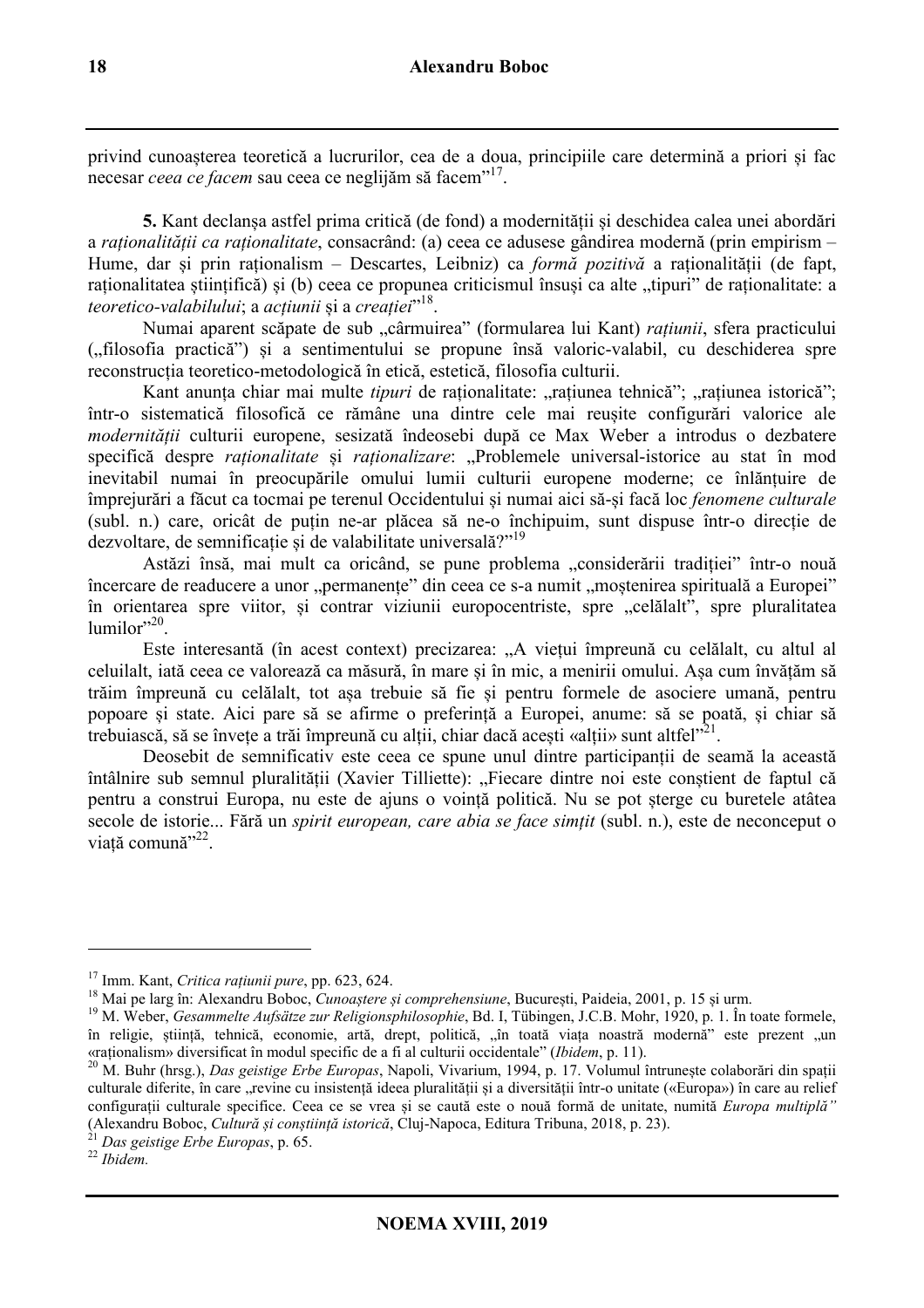**6.** Așadar, un «spirit european» trebuie format treptat și numai astfel se vor așeza toate: tradiția și contemporaneitatea, universalitatea și specificitatea, unitatea și diversitatea ș.a. Dar această înțelegere își asociază o înaltă conștiință a timpului, o conștiință istorică.

Fără unitate cu «istoria noastră», totul rămâne suspendat în căutări și bravuri ce afectează adesea mersul normal al acestei istorii. Poate că învățăm ceva de la felul în care s-au armonizat, într-o pluralitate *sui generis*, *raționalitatea* științifică (cea mai favorizată de istorie în condițiile înnoirilor tehnice și civilizatorii) cu alte tipuri de raționalitate, armonizare în care "Rațiunea" considerată ca "Raționalitate" nu mai angajează doar opoziția, ci și complementaritatea perspectivelor și a modelărilor, în funcție de noile experiențe ale vieții științifice și istorice.

Oricum, trebuie să ne obișnuim cu faptul că modernitatea trăiește în "postmodernitate", că este în "spiritul timpului" (*Zeitgeist*, cum spunea Hegel) să înțelegem raționalitatea și prin tipurile de experiență (a științei, a artei, a tehnicii, a istoriei ș.a.), ceea ce conduce la un concept de știință definit în teoria (reconstruită modern a) științei însăși, concept care "trebuie să fie mult mai larg decât conceptul de *scientia* (*science*, în englezește sau franțuzește) conținut în *scientism*; căci proiectata teorie a științei trebuie să mai cuprindă, în afară de scientism și hermeneutica și critica ideologică<sup>"23</sup>.

Aceasta ar fi însă o temă de tratat mai amplu, menționarea de aici fiind doar un îndemn spre o mai bună cunoaștere a epocii noastre, deosebită (în esență, chiar) de tradiția ei europeană, dar care nu se poate lipsi de marile înfăptuiri teoretico-filosofice (și culturale în genere) din epoca numită adesea «vârsta rațiunii». Căci nici o "critică a modernității" nu trebuie să uite de ceea ce a fost și este «modernitatea» ca semnificație și valoare în universul culturii, unde, pentru om, timpul însuși, venit prin "vârste", este orizontul căutării unui sens al vieții.

# **Bibliografie**

 $\overline{a}$ 

- 1. Apel K.-O., *Transformation der Philosophie*, II, Frankfurt a. M., Suhrkamp, 1973.
- 2. Bauch B., *Immanuel Kant*, 2. Aufl., Berlin/Leipzig, W. de Gruyter & Co., 1921.
- 3. Boboc Al. *Cunoaștere și comprehensiune*, București, Paideia, 2001.
- 4. Boboc Al. *Cultură și conștiință istorică*, Cluj-Napoca, Editura Tribuna, 2018.
- 5. Buhr M. (hrsg.), *Das geistige Erbe Europas*, Napoli, Vivarium, 1994.
- 6. Cassirer E. *Das Erkenntnisproblem in der Philosophie und Wissenschaft der neueren Zeit*, Bd. II (3. Aufl.), Berlin, Bruno Cassirer, 1922.
- 7. Florian M. *Immanuel Kant,* în: *Istoria filosofiei moderne*, Vol. II, București, Societatea Română de Filosofie, 1938.
- 8. Hegel G. W. F. *Prelegeri de istorie a filosofiei*, vol. I, București, Editura Academiei RPR, 1963.
- 9. Hegel G. W. F. *Prelegeri de istorie a filosofiei*, vol. II, București, Editura Academiei RPR, 1964.
- 10. Hegel G. W. F. *Știința Logicii*, București, Editura Academiei RSR, 1966.
- 11. Kant, Imm. *Prolegomene la orice metafizică viitoare care se va putea înfățișa ca știință*, București, Editura Științifică și Enciclopedică, 1987.
- 12. Kant, Imm. *Critica rațiunii pure*, București, Editura Științifică, 1969.
- 13. Merleau-Ponty, M. *Sens et Non-Sens*, Paris, Nagel, (3 ème éd.) 1961.

<sup>23</sup> K.-O. Apel, *Transformation der Philosophie*, II, Frankfurt a. M., Suhrkamp, 1973, p. 96.